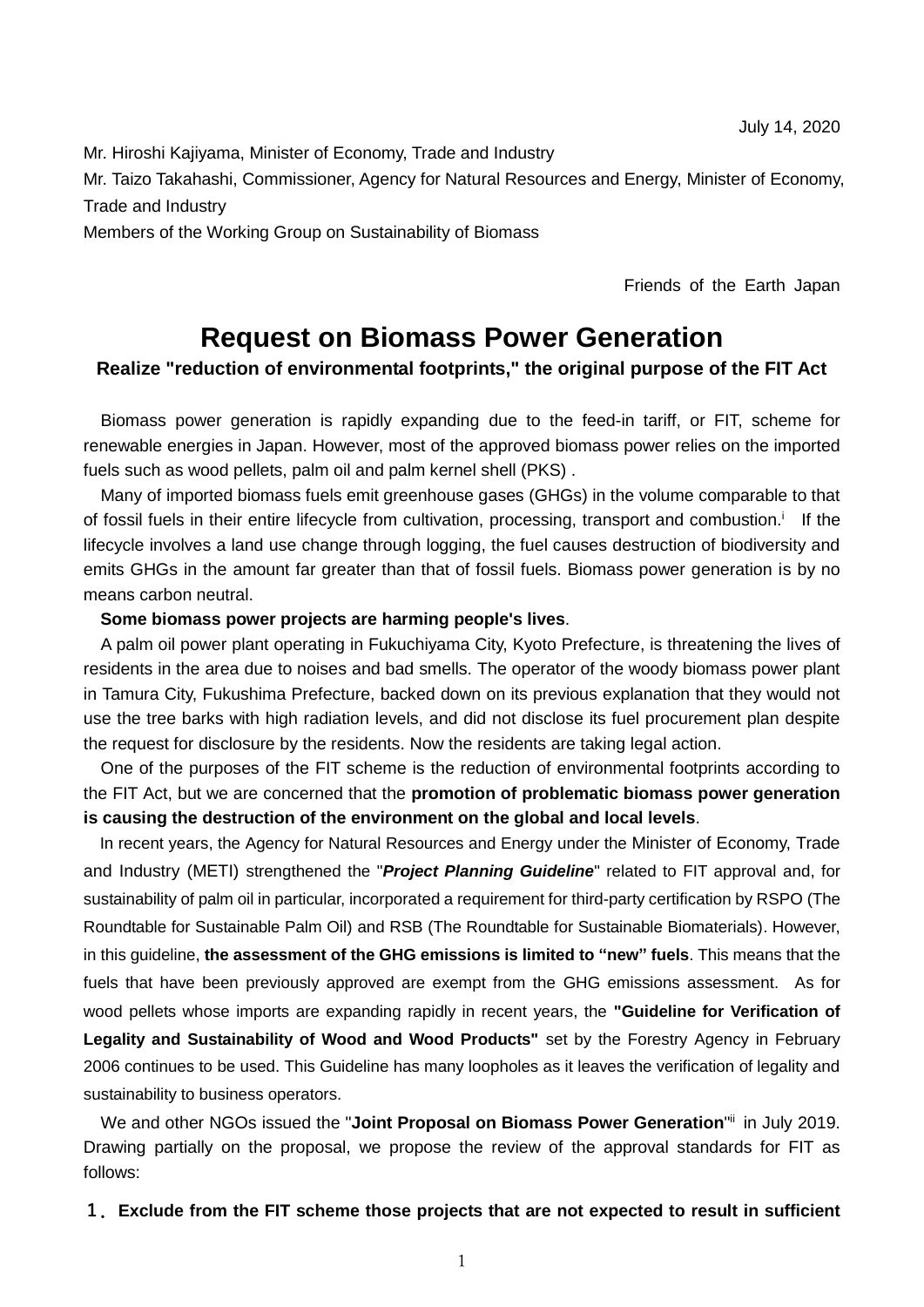**reductions of GHG emissions throughout the lifecycle of the project, those that use palm oil as a fuel, and those that plan to use fuels containing radioactive materials and other pollutants.**

- **2. Make a concrete study of the methods to verify sustainability and legality of the imported woody biomass. Strengthen the existing guideline of the Forestry Agency or incorporate it in the Project Planning Guideline of the Agency for Natural Resources and Energy under METI.**
- **3. Require the business operators to conduct an environmental impact assessment, provide a thorough explanation and disclose information to residents and obtain their consent.**
- **4. Require the business operators to disclose information on the assessment of the GHG emissions throughout the lifecycle of the project and the basis of the assessment, types of fuels and where they are produced and the certification of sustainability.**
- **5. Introduce a mechanism through which to conduct appropriate investigations into, and seek solutions to, the doubts expressed by the residents and third parties about the project.**

## <Reasons for the Request>

- **1. Exclude from the FIT scheme those projects that are not expected to result in sufficient reductions of GHG emissions throughout the lifecycle of the project, those that use palm oil as a fuel, and those that plan to use fuels in which radioactive materials and other pollutants are found in high probabilities.**
	- ・ The FIT Act aims at "r**educing environmental footprints**." Reducing environmental footprints should include reductions in the GHG emissions. As long as the FIT is supported by the surcharges paid by the users of electricity, the project is required to reduce environmental footprints substantially.
	- Many of imported biomass fuels emit GHGs in the volume comparable to that of fossil **fuels** in their entire lifecycle from cultivation, processing, transport and combustion. As long as the biomass power is promoted through a public scheme of FIT, a significant amount of reductions as compared to fossil fuels is needed and the emissions volume should be at least less than 50% of the amount emitted from LNG.
	- ・ To be more specific, the Agency for Natural Resources and Energy should calculate the default value for GHG emissions by place of origin and type of fuel and indicate what should be clearly excluded. As for those found in a gray area, the Agency should require the operator to disclose the GHG emissions estimation as well as the adequate basis for its calculation.
	- ・ In particular, **palm oil** has a high risk of land use change and when the land use change occurs, it has **a serious impact on the biodiversity of the forest** and emits an enormous amount of GHGs (5 times more when it accompanies development of tropical forests and 139 times more when it involves peatland development). Even if the operator has obtained a third-party certification such as RSPO, there are limitations and loopholes in RSPO: **RSPO (2013)** allows forest development except the ecosystems with high conservation value such as primary forest and RSPO (2018) allows forest development before November 2018. Also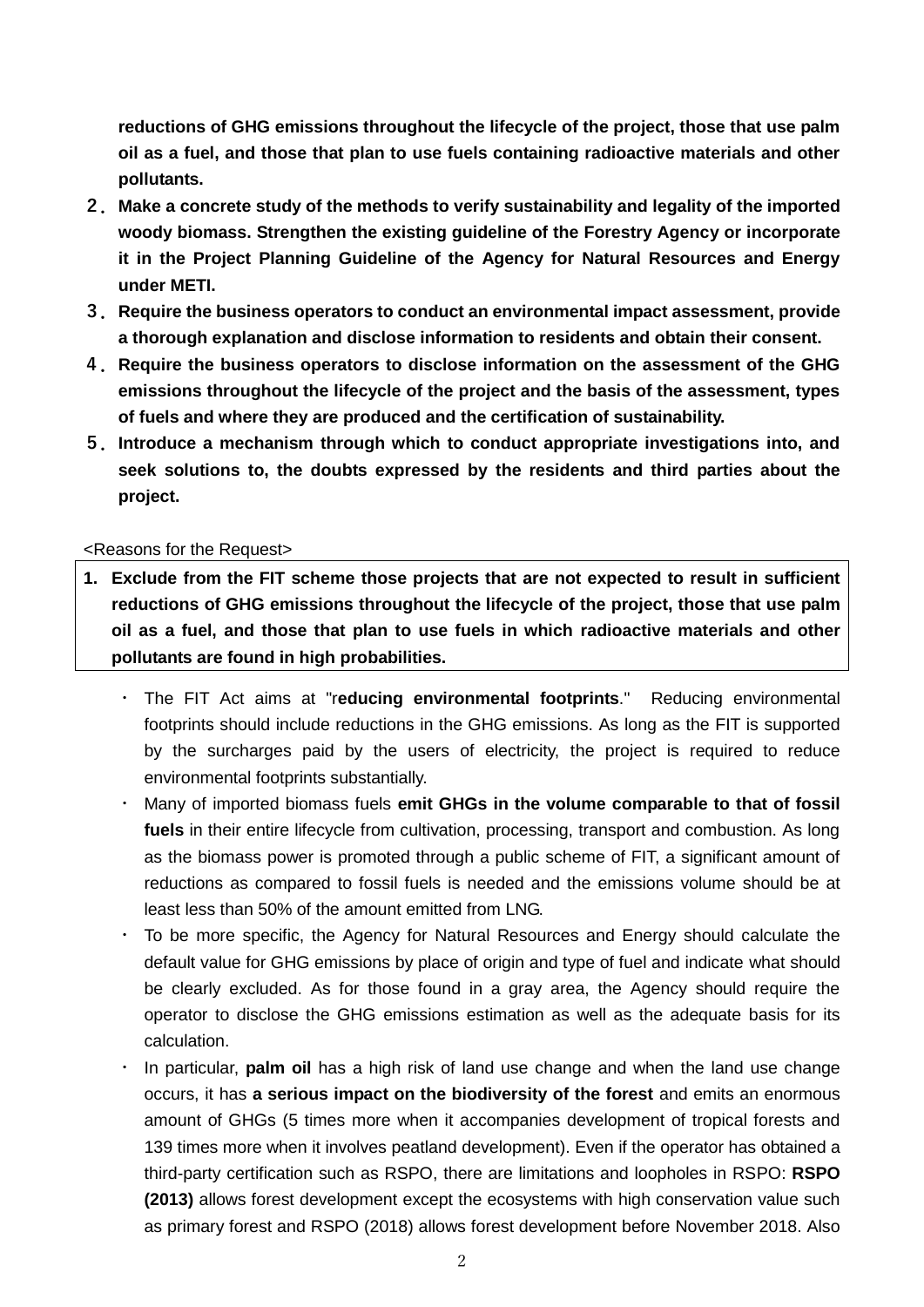**RSPO has not set a standard for GHG emissions**. As long as there is a limit to available arable lands, using RSPO-certified palm oil as a fuel for biomass power generation drives out the crops cultivated in the land, which will serve as a pressure to promote forest development. Such "**indirect impact**" should also be considered. For these reasons, power generation fueled by palm oil should be excluded from the FIT scheme.

- ・ Some biomass power generation projects plan to use **tree barks and woods contaminated by radiation** causing concerns among residents. Even with a bug filter, some microparticles with radioactive substances are leaked when burned. Currently, there is no regulation of the levels of radioactive concentration in woody biomass used as a fuel. Therefore there is a risk that a fuel with which a high level of radioactive substances are attached is burned. Monitoring during the plant operation and the disposal of the ashes are left to the operator.
- The Project Planning Guideline already states that competition between new fuels and foods should be avoided. However, this does not apply to palm oil, which is an existing fuel. The principle should also apply to existing fuels.
- **2. Make a concrete study of the methods to verify sustainability and legality of the imported woody biomass. Strengthen the existing guideline of the Forestry Agency or incorporate it in the Project Planning Guideline of the Agency for Natural Resources and Energy under METI.** 
	- The import of wood pellets is rapidly increasing in recent years, topping 1.6 million tons in 2019 (Ministry of Finance Trade Statistics). Many are imported from North America and Viet Nam. It is expected to continue to increase.
	- ・ In North America, there are reports of logging activities threatening biodiversity and the rights of indigenous peoples, clear cutting of natural forests and production of wood pellets from logs, not from residue woods.<sup>iii</sup> Many defects are found in the certification of sustainability, making it necessary to closely look into the effectiveness of certification.
	- To verify sustainability and legality of woody biomass, the operator is supposed to refer to the **Guideline for Verification of Legality and Sustainability of Wood and Wood Products (February 2006) set by the Forestry Agency**. However, the Guideline was developed before the enforcement of the FIT Act and 14 years have passed since then. It also allows "certification by related bodies" and "independent efforts by individual companies," in addition to third-party certification. In comparison to palm oil on which the Working Group on Sustainability of Biomass studied some certifications in details to find out whether they are sufficient or not, verification is left to the operators for woody biomass, which is too lax.
	- Existing forest certification systems such as FSC (Forest Stewardship Council) were not developed with biomass power generation fuels in mind. They have not set numerical standards for GHG emissions either.
	- As for wood pellets from Viet Nam, many biomass power operators supposedly use FSC-certified materials. Although the operator should confirm from the invoice and packing list that the imported materials are FSC certified and that the supplier has obtained chain of custody (CoC) certification, **not a few operators confirm only the supplier's CoC certification.** A CoC certification only certifies the segregated management in the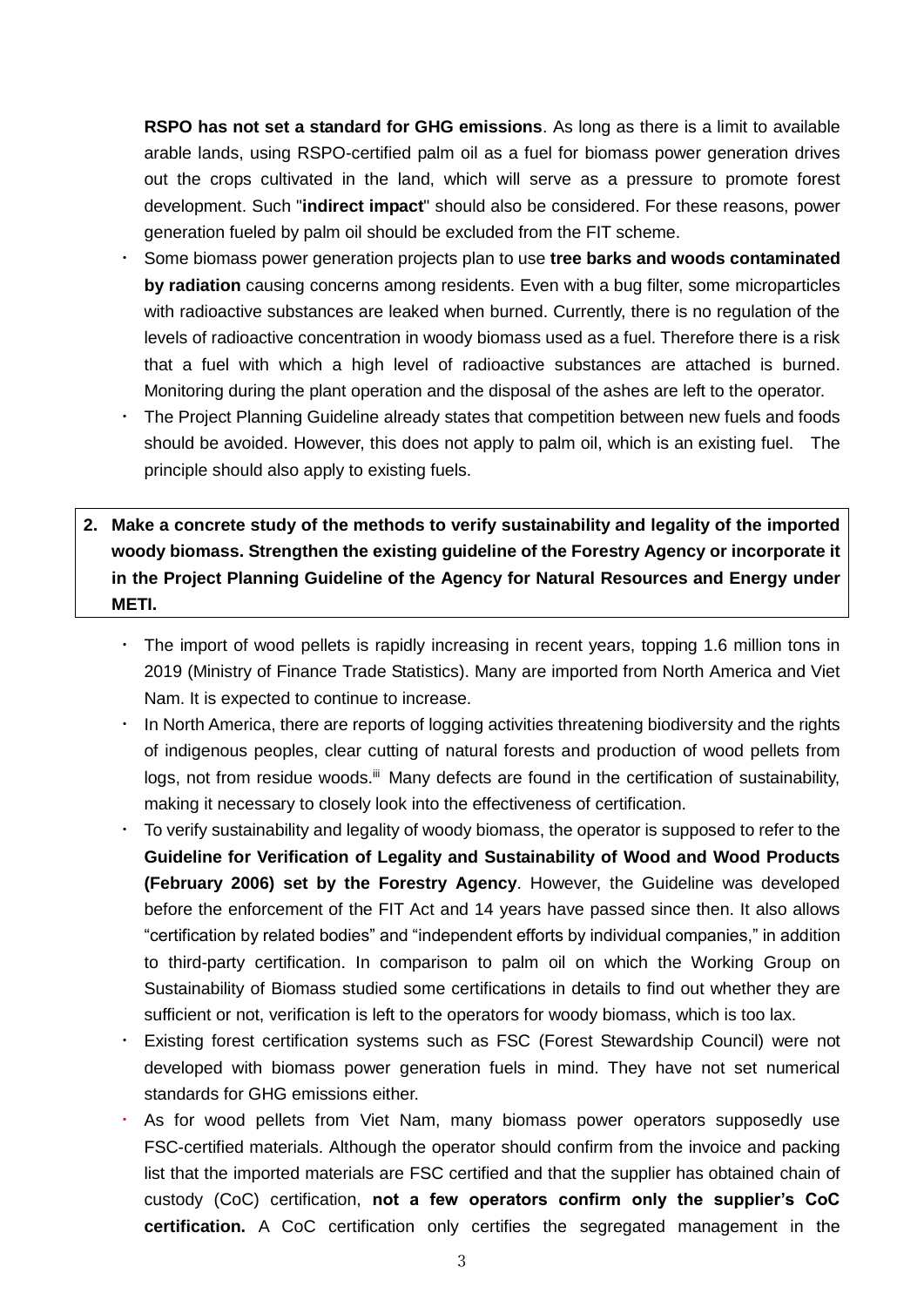distribution process. Buyers are required to verify both forest management certification for imported materials and CoC certification for suppliers, but neither the guideline by the Forestry Agency nor the one by the Agency for Natural Resources and Energy clearly indicates this.

・ As for the import of FSC-certified pellets from Viet Nam, doubts were expressed (Note iv) about possible false statement of certification because the imported amount was far greater that the production volume estimated from the certified forest area.<sup>iv</sup> FSC Japan released a press statement on this, $v$  saying "the FSC certification system allows for the mixing of other material that does not originate from certified forests, a discrepancy between the estimated certified wood production volume and the amount of imported certified pellets does not necessarily indicate that certification fraud has taken place." On the other hand, control woods, agricultural residues and construction wastes are recognized as FSC mix in the FSC certification system as long as they have satisfied certain standards, but if construction wastes are mixed with the raw materials for wood pellets, it is not deemed as a FSC category of "general woody biomass." As shown above, there are many aspects that need to be considered when an existing certification system is used to verify sustainability and legality in the FIT scheme.

## **3. Require the business operators to conduct an environmental impact assessment, provide thorough explanation to residents, disclose information and obtain consent.**

- ・ At **Sankei Fukuchiyama Biomass Power Plant** (Fukuchiyama City, Kyoto Prefecture), the residents' life is threatened by a noise and bad smell. At the briefing for the residents, the operator explained that "the noise outside the company buildings will be controlled to levels below 50db by installing a noise-blocking wall. The smell is light and sweet, characteristic to plants, causing no problem." In reality, however, the noise level exceeds 70db.
- ・ At the biomass power generation project planned by **Takeei** in Tamura City, Fukushima Prefecture, the company had explained that it would not use the tree barks with high levels of radiation as a fuel but later decided to use them.<sup>vi</sup> When the residents concerned about the radioactive contamination requested disclosure of information on its fuel procurement plan, the documents the company made public were heavily redacted, **not providing information requested by the residents.** The company also did not reveal the performance criteria of the HEPA filter it said it would install additionally to guard against the diffusion of radioactive materials. Later, the residents concerned about the radioactive contamination sued the company.
- Even if an environmental impact assessment is not a legal requirement, the operator should be asked to conduct a voluntary assessment and the disclosure of its results as long as the project is promoted under FIT which is a public scheme.
- **4. Require the business operators to disclose information on the assessment of the GHG emissions throughout the lifecycle of the project and its basis, types of fuels and where they are produced as well as the certificate of sustainability.**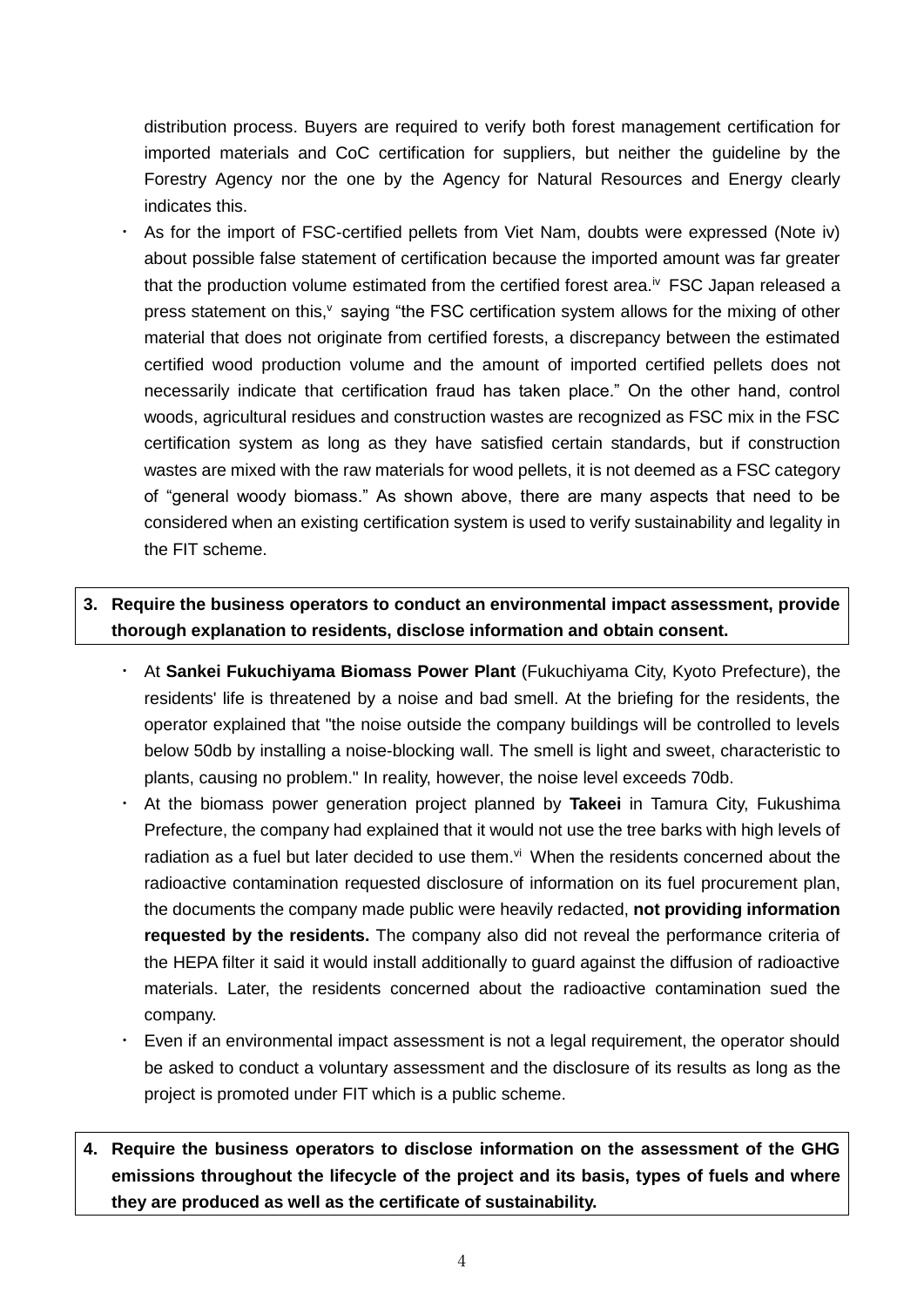- ・ As was stated in 1. above, the projects that emit obviously high levels of GHGs due to the place of production of fuels and the type of fuel should be excluded from the coverage of FIT approval. For those that do not, the operator should disclose the GHG emissions assessment for the entire lifecycle of the project and the basis for the assessment.
- Information regarding the type of fuel, place of its production and sustainability such as certification should be disclosed so that the residents and third parties can verify the environmental impact assessment and the project's sustainability. Currently information for palm oil, such as the name of the third-party certification scheme, the quantities of the certified fuels used in the plant and the identification number unique to the certified fuel is requested to be disclosed, but the place of production cannot be traced with such information alone in ordinary cases. Also there is no such description found for woody biomass.
- Information disclosure is essential in improving credibility of the project and putting a brake on the implementation of problematic projects.

## **5. Introduce a mechanism through which to conduct appropriate investigations into, and seek solutions to, the doubts expressed by the residents and third parties about the project.**

As stated above, the residents have raised serious doubts about Sankei Fukuchiyama Biomass Power Plant and Tamura Biomass Energy Power Plant. A question was raised about the wood pellets from Viet Nam as to the possibility of fraudulent certification. A mechanism should be introduced so that the complaints and petitions from the residents and third parties can be received, investigated adequately and solved.

> Contact: Friends of the Earth Japan 1-21-9, Komone, Itabashi-ward, Tokyo 173-0037, Japan E-mail: info@foejapan.org TEL: 03-6909-5983

<https://www.foejapan.org/forest/library/190716.html>

j

iii Stand. Earth, April 2020, Investigation - Canada's growing wood pellet export industry threatens forests, wildlife and our climate;

[https://www.stand.earth/publication/canadas-growing-wood-pellet-export-industry-threatens-forests-wil](https://www.stand.earth/publication/canadas-growing-wood-pellet-export-industry-threatens-forests-wildlife-and-our-climate) [dlife-and-our-climate](https://www.stand.earth/publication/canadas-growing-wood-pellet-export-industry-threatens-forests-wildlife-and-our-climate)

<sup>&</sup>lt;sup>i</sup> Mitsubishi UFJ Research and Consulting (commissioned by the Ministry of Economy, Trade and Industry), "Report on stable procurement, sustainability etc. of biomass fuels," February 2019, p. 112 ii HUTAN Group, Institute for Sustainable Energy Policies (ISEP), Kiko Network, FoE Japan, Global Environmental Forum, Japan Tropical Rainforest Action Network (JATAN), Biomass Industry and Society Network, "Joint Proposal on Biomass Power Generation," July 6, 2019,

Partnership for Policy Integrity Dogwood Alliance, March 2016, Carbon Emissions [and Climate Change](https://www.dogwoodalliance.org/wp-content/uploads/1999/11/Report-to-SEC-on-Enviva-March-14-2016.pdf?__cf_chl_captcha_tk__=5023d01a41f4a9d55784015c8654c9f60c7f8783-1597215733-0-AbImckO_T5DNK_zdwXEuq5OlhQ7aLg8Oyc9bRlZHOANUosedzvckWBvIaqKMU2tK9kcimK5Swck3tZq1dk1LNIykw3-ZwZUoIr81JSP2ghDovh2yVe3cBCIH7oDl3y4pjF9DxNoGY2QCDvz99yNMUW-zKrDJ6tn3dM4UfM27efpfykDkRtwwo5qr2FCAMGbnOoro9R8Kv2KJAdwxgt5q_KMhd4pUfxI97T9GPzfyyFcr80ISCoRJJCZ1N3voJl4nf5k8HN3VDS0m3JSPL_PSKIDIYU3MaAK6z9Uz48ZHZXAhV-g0ZG4ZqOzX8usen58iSwlq8y2eHfEyLSQnwk6dOlkg9Wi4rtLmChZzZF16WayAdy31rutfwwI3EsPKHo7N39XE7MZJDhChzEISLJ3CXfmTLjMU9GHRfa7rJA15IJpjr_faDEa9NMDS7xpJJKuXSwq2OFKR0ewiR5CEXB9T3B3FPLIO_gyy49jTMzTCTYgKKPG5YvfYceJQyf6MSXyX4VEsB-wMbhskhm3ENisvoH-Rl2Cek6Jc7dED6qR84JbTRkUzzjdGW6aGYRwuVfAJcPNzgG53ENXNKLnrVbS7xdo)  Disclosure by the Wood Pellet Industry – [A Report to the SEC on Enviva Partners LP](https://www.dogwoodalliance.org/wp-content/uploads/1999/11/Report-to-SEC-on-Enviva-March-14-2016.pdf?__cf_chl_captcha_tk__=5023d01a41f4a9d55784015c8654c9f60c7f8783-1597215733-0-AbImckO_T5DNK_zdwXEuq5OlhQ7aLg8Oyc9bRlZHOANUosedzvckWBvIaqKMU2tK9kcimK5Swck3tZq1dk1LNIykw3-ZwZUoIr81JSP2ghDovh2yVe3cBCIH7oDl3y4pjF9DxNoGY2QCDvz99yNMUW-zKrDJ6tn3dM4UfM27efpfykDkRtwwo5qr2FCAMGbnOoro9R8Kv2KJAdwxgt5q_KMhd4pUfxI97T9GPzfyyFcr80ISCoRJJCZ1N3voJl4nf5k8HN3VDS0m3JSPL_PSKIDIYU3MaAK6z9Uz48ZHZXAhV-g0ZG4ZqOzX8usen58iSwlq8y2eHfEyLSQnwk6dOlkg9Wi4rtLmChZzZF16WayAdy31rutfwwI3EsPKHo7N39XE7MZJDhChzEISLJ3CXfmTLjMU9GHRfa7rJA15IJpjr_faDEa9NMDS7xpJJKuXSwq2OFKR0ewiR5CEXB9T3B3FPLIO_gyy49jTMzTCTYgKKPG5YvfYceJQyf6MSXyX4VEsB-wMbhskhm3ENisvoH-Rl2Cek6Jc7dED6qR84JbTRkUzzjdGW6aGYRwuVfAJcPNzgG53ENXNKLnrVbS7xdo)

iii Mitsubishi UFJ Research and Consulting (commissioned by the Ministry of Economy, Trade and Industry), "Report on stable procurement, sustainability etc. of biomass fuels," February 2019, p. 112

iv Research Institute for Environmental Science, "Suspected large-quantity frauds of FSC certificates in imported wood pellets for fuels for biomass power generation run under feed-in tariff (FIT) scheme. Wood pellets of 5.5 times the volume of the production capacity 'certified' in Viet Nam. (RIEF)," May